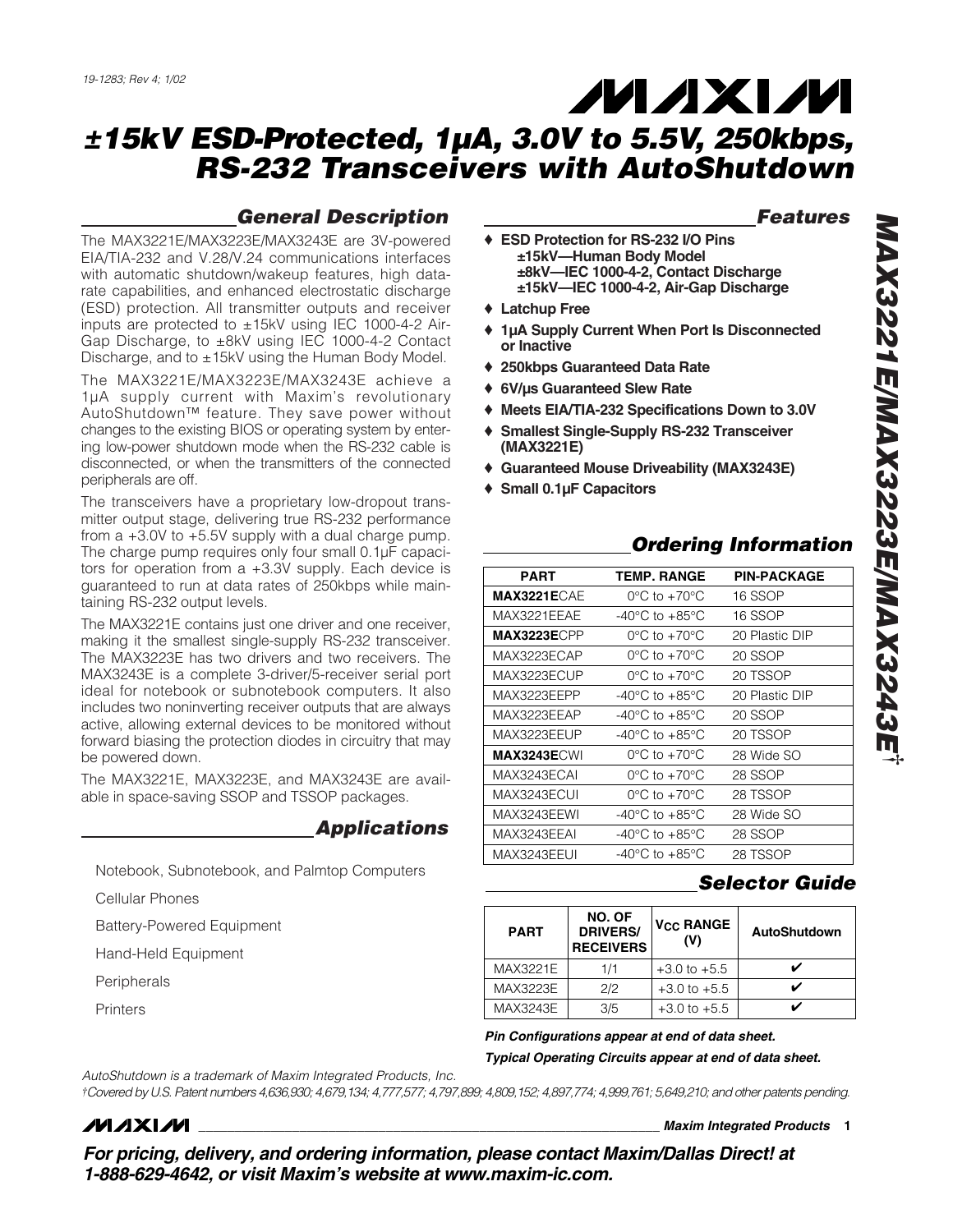## **ABSOLUTE MAXIMUM RATINGS**

|                                                                              | Contir            |
|------------------------------------------------------------------------------|-------------------|
|                                                                              | $16-P$            |
|                                                                              | $20-Pi$           |
|                                                                              | $20-P$            |
| Input Voltages                                                               | $20-P$            |
| T_IN, EN, FORCEON, FORCEOFF to GND -0.3V to +6V                              | $28-P$            |
|                                                                              | $28-P$            |
| Output Voltages                                                              | Opera             |
|                                                                              | <b>MAX</b>        |
| R_OUT, R2OUTB, $\overline{INVALID}$ to GND -0.3V to (V <sub>CC</sub> + 0.3V) | <b>MAX</b>        |
| <b>Short-Circuit Duration</b>                                                | Storac            |
|                                                                              | Lead <sup>-</sup> |

| Continuous Power Dissipation ( $T_A = +70^{\circ}C$ )   |
|---------------------------------------------------------|
| 16-Pin SSOP (derate 7.14mW/°C above +70°C) 571mW        |
| 20-Pin Plastic DIP (derate 11.11mW/°C above +70°C)889mW |
| 20-Pin SSOP (derate 8.00mW/°C above +70°C) 640mW        |
| 20-Pin TSSOP (derate 10.9mW/°C above +70°C) 879mW       |
| 28-Pin SSOP (derate 9.52mW/°C above +70°C)762mW         |
| 28-Pin TSSOP (derate 12.8mW/°C above +70°C) 1026mW      |
| Operating Temperature Ranges                            |
|                                                         |
|                                                         |
| Storage Temperature Range -65°C to +160°C               |
| Lead Temperature (soldering, 10s)+300°C                 |

**Note 1:** V+ and V- can have maximum magnitudes of 7V, but their absolute difference cannot exceed 13V.

*Stresses beyond those listed under "Absolute Maximum Ratings" may cause permanent damage to the device. These are stress ratings only, and functional operation of the device at these or any other conditions beyond those indicated in the operational sections of the specifications is not implied. Exposure to absolute maximum rating conditions for extended periods may affect device reliability.*

## **ELECTRICAL CHARACTERISTICS**

(V<sub>CC</sub> = +3.0V to +5.5V, C1–C4 = 0.1µF (Note 2), T<sub>A</sub> = T<sub>MIN</sub> to T<sub>MAX</sub>, unless otherwise noted. Typical values are at T<sub>A</sub> = +25°C.)

| <b>PARAMETER</b>                                                            | <b>SYMBOL</b> | <b>CONDITIONS</b>                                                      |  |                     | <b>MIN</b>                    | <b>TYP</b> | <b>MAX</b> | <b>UNITS</b> |
|-----------------------------------------------------------------------------|---------------|------------------------------------------------------------------------|--|---------------------|-------------------------------|------------|------------|--------------|
| <b>DC CHARACTERISTICS</b> ( $V_{CC} = 3.3V$ or 5.0V, $T_A = +25^{\circ}C$ ) |               |                                                                        |  |                     |                               |            |            |              |
| Supply Current, AutoShutdown                                                |               | $FORCEON = GND.$<br>$\overline{FORCEOFF}$ = $V_{CC}$ , all R_IN open   |  |                     |                               | 1.0        | 10         | μA           |
| Supply Current, Shutdown                                                    |               | $\overline{FORCEOFF}$ = GND, all R_IN = GND                            |  |                     |                               | 1.0        | 10         | μA           |
| Supply Current,<br>AutoShutdown Disabled                                    |               | $\text{FORCEON} = \overline{\text{FORCEOFF}} = \text{VCC}.$<br>no load |  |                     |                               | 0.3        | 1          | mA           |
| <b>LOGIC INPUTS</b>                                                         |               |                                                                        |  |                     |                               |            |            |              |
| Input Logic Threshold Low                                                   |               | T_IN, EN, FORCEON, FORCEOFF                                            |  |                     |                               |            | 0.8        | $\vee$       |
| Input Logic Threshold High                                                  |               | T_IN, EN, FORCEON,                                                     |  | $V_{\rm CC}$ = 3.3V | 2.0                           |            |            | $\vee$       |
|                                                                             |               | <b>FORCEOFF</b>                                                        |  | $V_{CC} = 5.0V$     | 2.4                           |            |            |              |
| Transmitter Input Hysteresis                                                |               |                                                                        |  |                     |                               | 0.5        |            | $\vee$       |
| Input Leakage Current                                                       |               | T_IN, EN, FORCEON, FORCEOFF                                            |  |                     | ±0.01                         | ±1         | μA         |              |
| <b>RECEIVER OUTPUTS</b>                                                     |               |                                                                        |  |                     |                               |            |            |              |
| Output Leakage Current                                                      |               | R_OUT receivers disabled                                               |  |                     |                               | $\pm 0.05$ | ±10        | μA           |
| Output Voltage Low                                                          |               | $IOUT = 1.6mA$                                                         |  |                     |                               |            | 0.4        | $\vee$       |
| Output Voltage High                                                         |               | $IQIJT = -1.0mA$                                                       |  |                     | $V_{CC} - 0.6$ $V_{CC} - 0.1$ |            |            | $\vee$       |
| <b>AutoShutdown</b> (FORCEON = GND, FORCEOFF = $V_{CC}$ )                   |               |                                                                        |  |                     |                               |            |            |              |
| Receiver Input Threshold to                                                 |               | Figure 5a                                                              |  | Positive threshold  |                               |            | 2.7        | $\vee$       |
| <b>INVALID Output High</b>                                                  |               |                                                                        |  | Negative threshold  | $-2.7$                        |            |            |              |
| Receiver Input Threshold to<br><b>INVALID</b> Output Low                    |               | Figure 5a                                                              |  | $-0.3$              |                               | 0.3        | $\vee$     |              |
| <b>INVALID Output Voltage Low</b>                                           |               | $IQIJT = 1.6mA$                                                        |  |                     |                               |            | 0.4        | $\vee$       |
| <b>INVALID Output Voltage High</b>                                          |               | $IOUT = -1.0mA$                                                        |  |                     | $V_{CC}$ - 0.6                |            |            | $\vee$       |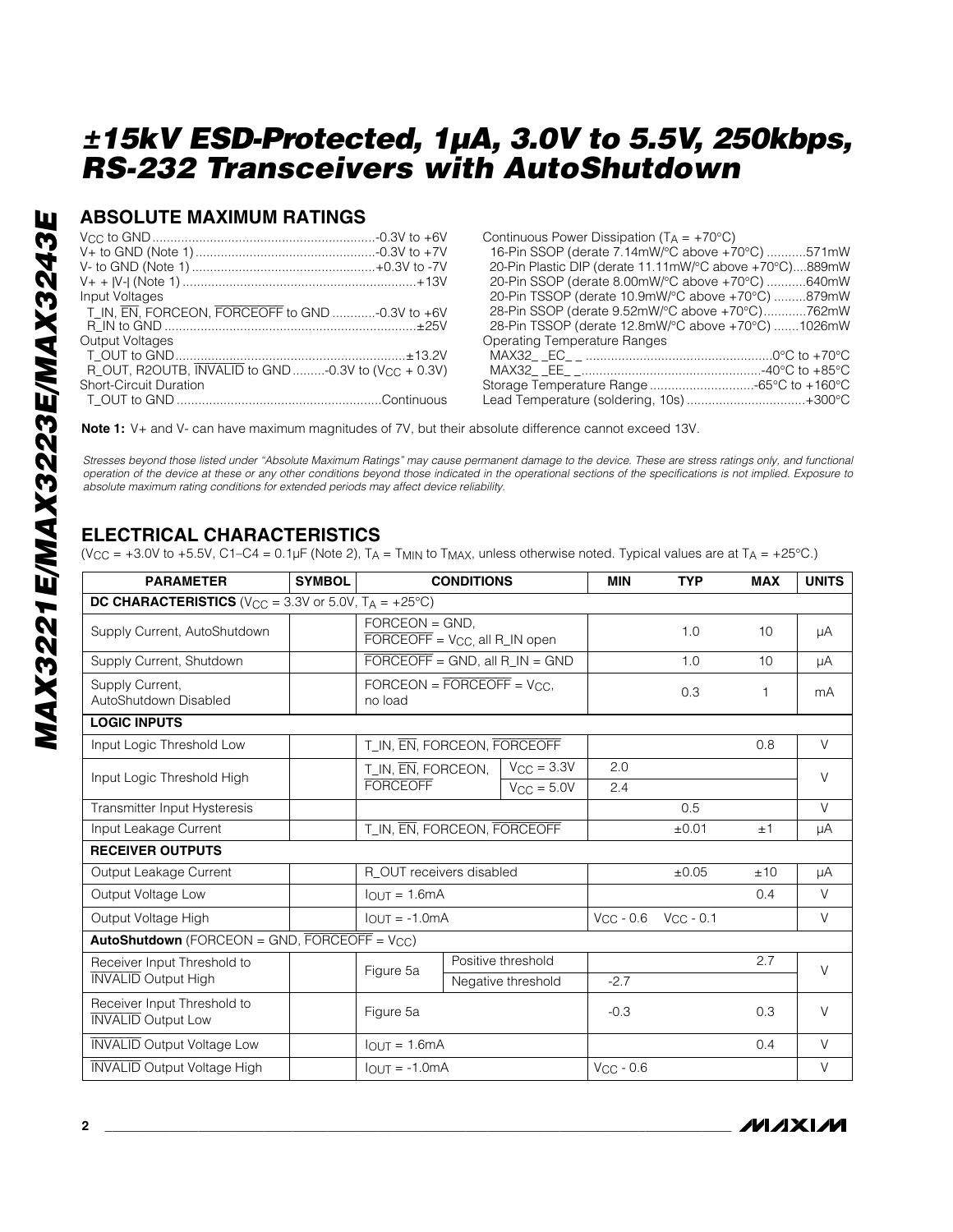# **ELECTRICAL CHARACTERISTICS (continued)**

(V<sub>CC</sub> = +3.0V to +5.5V, C1–C4 = 0.1µF (Note 2), T<sub>A</sub> = T<sub>MIN</sub> to T<sub>MAX</sub>, unless otherwise noted. Typical values are at T<sub>A</sub> = +25°C.)

| <b>PARAMETER</b>                                                  | <b>SYMBOL</b> | <b>CONDITIONS</b>                                                                                                         |                           | <b>MIN</b> | <b>TYP</b> | <b>MAX</b>     | <b>UNITS</b> |
|-------------------------------------------------------------------|---------------|---------------------------------------------------------------------------------------------------------------------------|---------------------------|------------|------------|----------------|--------------|
| Receiver Positive or Negative<br>Threshold to <b>INVALID</b> High | tinvh         |                                                                                                                           | $V_{CC} = 5V$ , Figure 5b |            | 1          |                | μs           |
| Receiver Positive or Negative<br>Threshold to <b>INVALID</b> Low  | tinvl         | $V_{\text{CC}} = 5V$ , Figure 5b                                                                                          |                           |            | 30         |                | μs           |
| Receiver or Transmitter Edge to<br><b>Transmitters Enabled</b>    | twu           | $V_{CC}$ = 5V, Figure 5b                                                                                                  |                           |            | 100        |                | μs           |
| <b>RECEIVER INPUTS</b>                                            |               |                                                                                                                           |                           |            |            |                |              |
| Input Voltage Range                                               |               |                                                                                                                           |                           | $-25$      |            | 25             | $\vee$       |
| Input Threshold Low                                               |               | $T_A = +25$ °C                                                                                                            | $V_{\rm CC} = 3.3V$       | 0.6        | 1.2        |                | $\vee$       |
|                                                                   |               |                                                                                                                           | $V_{CC} = 5.0V$           | 0.8        | 1.5        |                |              |
|                                                                   |               | $TA = +25^{\circ}C$                                                                                                       | $V_{\rm CC} = 3.3V$       |            | 1.5        | 2.4            | $\vee$       |
| Input Threshold High                                              |               |                                                                                                                           | $V_{\rm CC} = 5.0V$       |            | 1.8        | 2.4            |              |
| Input Hysteresis                                                  |               |                                                                                                                           |                           |            | 0.5        |                | V            |
| Input Resistance                                                  |               |                                                                                                                           |                           | 3          | 5          | $\overline{7}$ | kΩ           |
| <b>TRANSMITTER OUTPUTS</b>                                        |               |                                                                                                                           |                           |            |            |                |              |
| Output Voltage Swing                                              |               | All transmitter outputs loaded with<br>$3k\Omega$ to ground                                                               |                           | ±5         | ±5.4       |                | $\vee$       |
| Output Resistance                                                 |               | $V_{CC} = V_{+} = V_{-} = 0$ , $T_{OUT} = \pm 2V$                                                                         |                           | 300        | 10M        |                | $\Omega$     |
| Output Short-Circuit Current                                      |               |                                                                                                                           |                           |            |            | ±60            | mA           |
| Output Leakage Current                                            |               | $V_{OUT} = \pm 12V$ , $V_{CC} = 0$ or 3V to<br>5.5V, transmitters disabled                                                |                           |            |            | ±25            | μA           |
| <b>MOUSE DRIVEABILITY (MAX3243E)</b>                              |               |                                                                                                                           |                           |            |            |                |              |
| Transmitter Output Voltage                                        |               | $T1IN = T2IN = GND$ , $T3IN = VCC$ ,<br>T3OUT loaded with $3k\Omega$ to GND,<br>T1OUT and T2OUT loaded with<br>2.5mA each |                           | ±5.0       |            |                | $\vee$       |
| <b>ESD PROTECTION</b>                                             |               |                                                                                                                           |                           |            |            |                |              |
|                                                                   |               | IEC 1000-4-2 Air-Gap Discharge                                                                                            |                           | ±15        |            |                |              |
| R_IN, T_OUT                                                       |               | IEC 1000-4-2 Contact Discharge                                                                                            |                           |            | $\pm 8$    |                | kV           |
|                                                                   |               | Human Body Model                                                                                                          |                           |            | ±15        |                |              |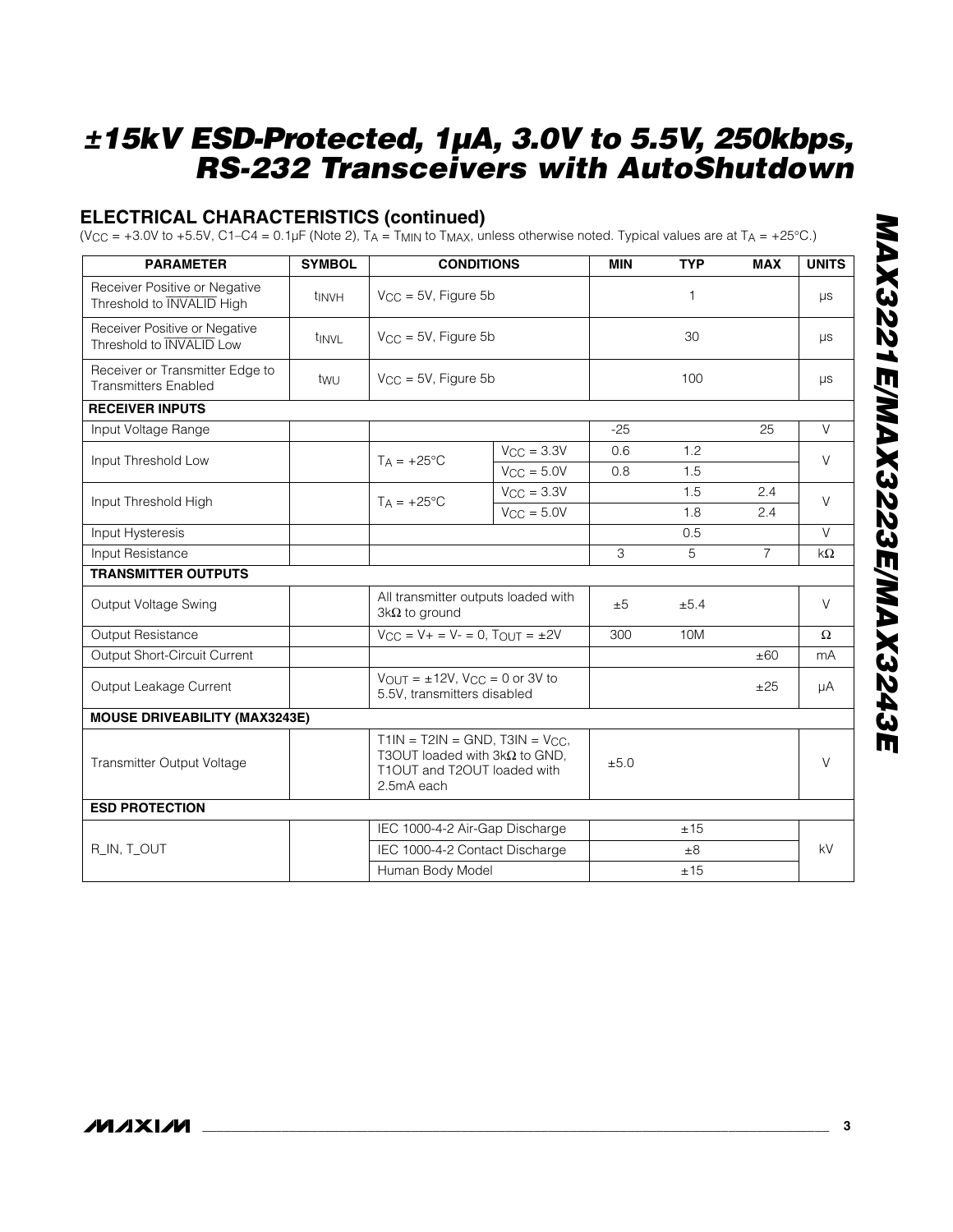## **TIMING CHARACTERISTICS—MAX3221E/MAX3223E/MAX3243E**

(V<sub>CC</sub> = +3.0V to +5.5V, C1–C4 = 0.1µF (Note 2), T<sub>A</sub> = T<sub>MIN</sub> to T<sub>MAX</sub>, unless otherwise noted. Typical values are at T<sub>A</sub> = +25°C.)

| <b>PARAMETER</b>                   | <b>SYMBOL</b>                       | <b>CONDITIONS</b>                                                                                                                                                    | <b>MIN</b>                 | <b>TYP</b> | <b>MAX</b> | <b>UNITS</b> |           |  |
|------------------------------------|-------------------------------------|----------------------------------------------------------------------------------------------------------------------------------------------------------------------|----------------------------|------------|------------|--------------|-----------|--|
| Maximum Data Rate                  |                                     | $R_L = 3k\Omega$ , $C_L = 1000pF$ ,<br>one transmitter switching                                                                                                     | 250                        |            |            | kbps         |           |  |
| Receiver Propagation Delay         | <b>t</b> PHL                        | $C_{L} = 150pF$                                                                                                                                                      |                            |            | 0.15       |              |           |  |
|                                    | <b>tPLH</b>                         |                                                                                                                                                                      |                            | 0.15       |            | $\mu s$      |           |  |
| Receiver Output Enable Time        |                                     | Normal operation                                                                                                                                                     |                            |            | 200        |              | ns        |  |
| Receiver Output Disable Time       |                                     | Normal operation                                                                                                                                                     |                            | 200        |            | ns           |           |  |
| <b>Transmitter Skew</b>            | t <sub>PHL</sub> - t <sub>PLH</sub> | (Note 3)                                                                                                                                                             |                            | 100        |            | ns           |           |  |
| <b>Receiver Skew</b>               | tphl - tplh                         |                                                                                                                                                                      |                            |            | 50         |              | ns        |  |
| <b>Transition-Region Slew Rate</b> |                                     | $V_{\rm CC} = 3.3V$ ,<br>$R_{L} = 3k\Omega$ to 7k $\Omega$ ,<br>$T_A = +25$ °C,<br>measured from $+3V$<br>to -3V or<br>$-3V$ to $+3V$ , one<br>transmitter switching | $C_L = 150pF$ to<br>1000pF | 6          |            | 30           | $V/\mu s$ |  |

**Note 3:** Transmitter skew is measured at the transmitter zero cross points.

## *Typical Operating Characteristics*

(VCC = +3.3V, 250kbps data rate, 0.1µF capacitors, all transmitters loaded with 3kΩ and CL, TA = +25°C, unless otherwise noted.)



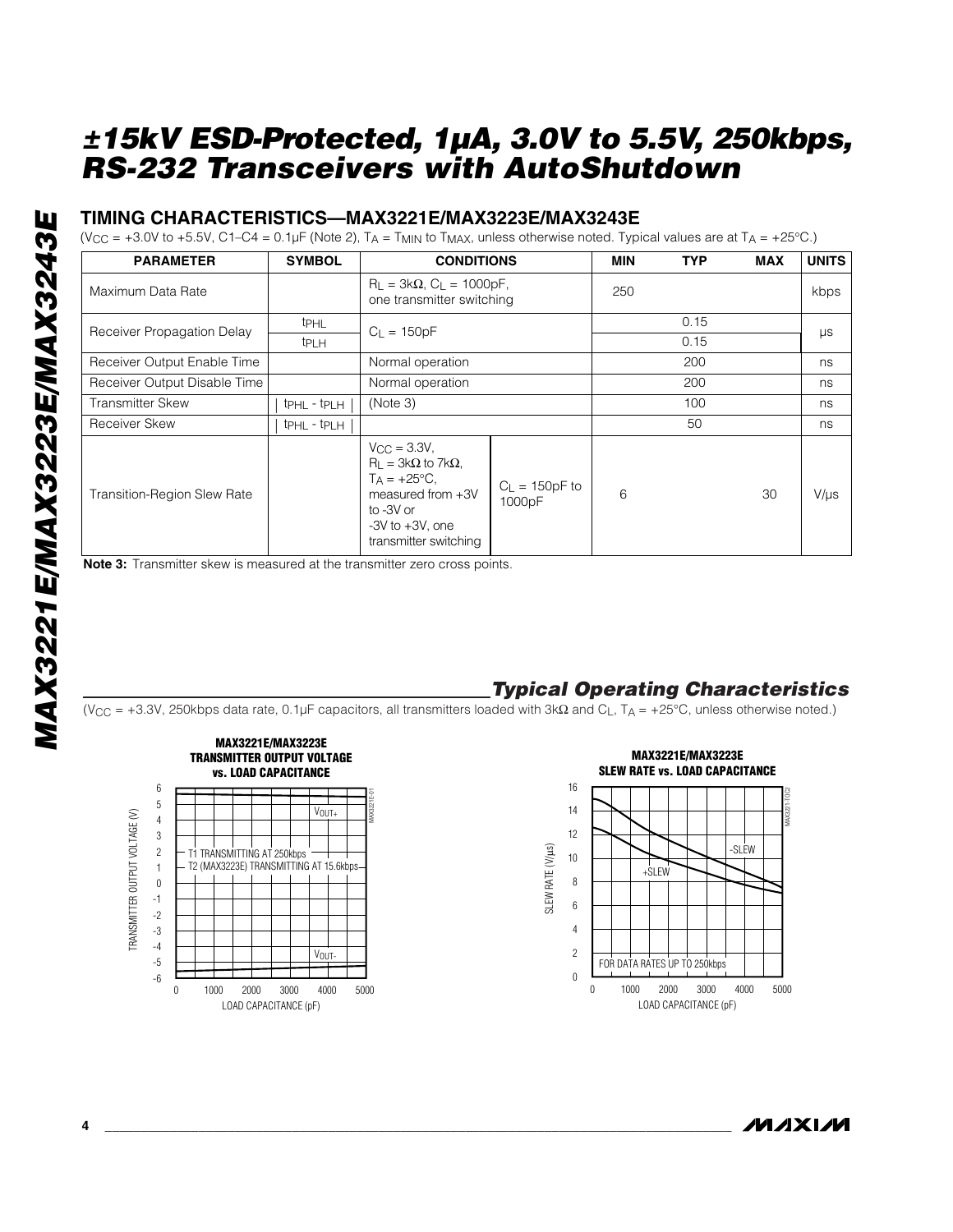## *Typical Operating Characteristics (continued)*

(VCC = +3.3V, 250kbps data rate, 0.1µF capacitors, all transmitters loaded with 3kΩ and CL, TA = +25°C, unless otherwise noted.)





**MAX3243E SLEW RATE vs. LOAD CAPACITANCE** 14 MAX3243E-05 12 10 SLEW RATE (V/µs) SLEW RATE (V/µs) 8 6 4 2 0 0 1000 2000 3000 4000 5000 LOAD CAPACITANCE (pF)

**MAX3243E OPERATING SUPPLY CURRENT vs. LOAD CAPACITANCE** 60 MAX3243E-06 50 250kbps SUPPLY CURRENT (mA) SUPPLY CURRENT (mA) 40 120kbps 30  $20$ kbps 20 10 T1 TRANSMITTING AT 250kbps T2 (MAX3223E) TRANSMITTING AT 15.6kbps  $\Box$ 0 0 2000 1000 3000 4000 5000 LOAD CAPACITANCE (pF)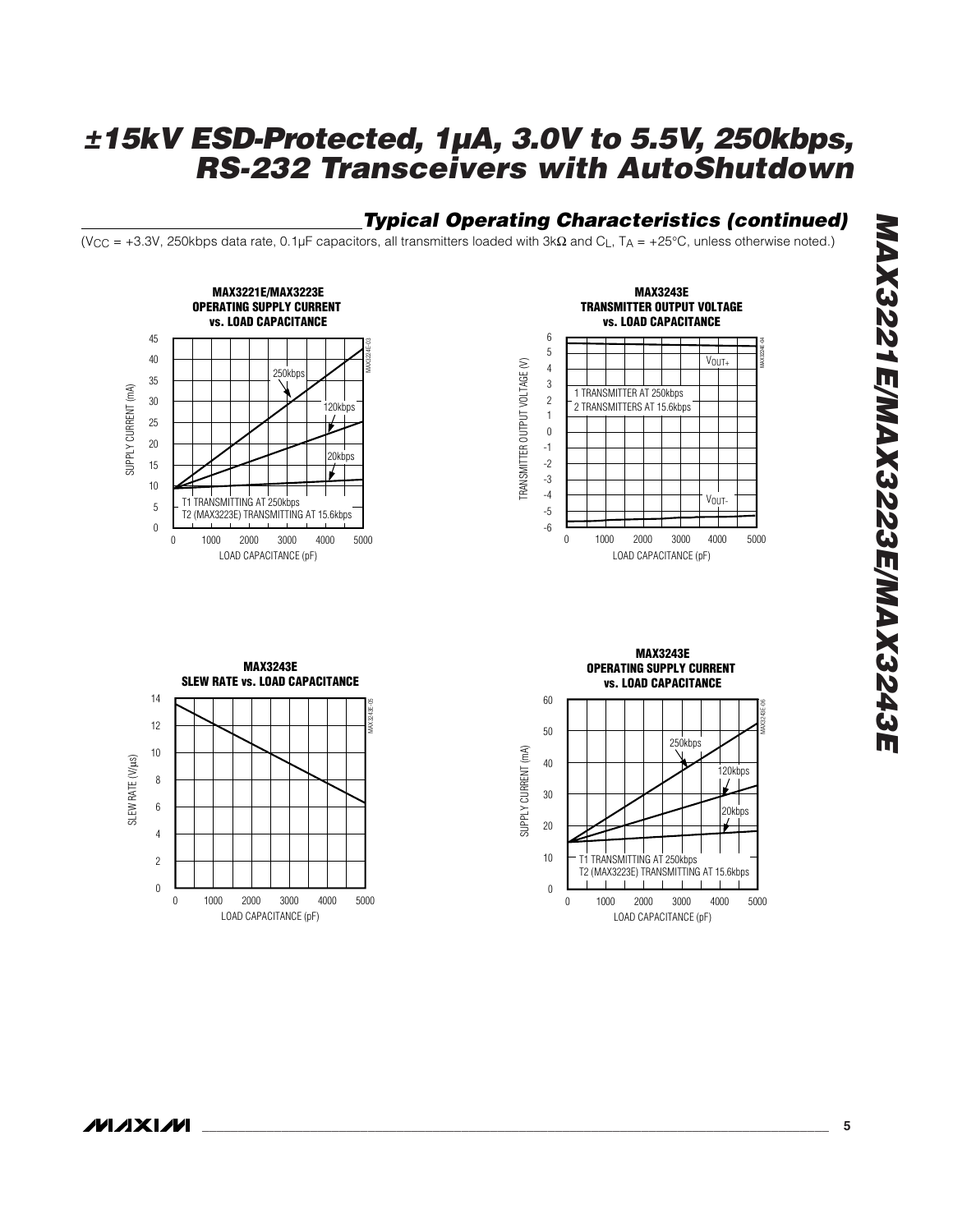## *Pin Description*

| <b>PIN</b>      |                 |                 | <b>NAME</b>           | <b>FUNCTION</b>                                                                                                                                                                                      |  |  |  |
|-----------------|-----------------|-----------------|-----------------------|------------------------------------------------------------------------------------------------------------------------------------------------------------------------------------------------------|--|--|--|
| <b>MAX3221E</b> | <b>MAX3223E</b> | <b>MAX3243E</b> |                       |                                                                                                                                                                                                      |  |  |  |
| 1               | 1               |                 | EN                    | Receiver Enable Control. Drive low for normal operation. Drive high to<br>force the receiver outputs (R_OUT) into a high-impedance state.                                                            |  |  |  |
| 2               | 2               | 28              | $C1+$                 | Positive terminal of the voltage doubler Charge-Pump Capacitor                                                                                                                                       |  |  |  |
| 3               | 3               | 27              | $V +$                 | +5.5V generated by the charge pump                                                                                                                                                                   |  |  |  |
| $\overline{4}$  | $\overline{4}$  | 24              | $C1-$                 | Negative terminal of the voltage doubler Charge-Pump Capacitor                                                                                                                                       |  |  |  |
| 5               | 5               | $\mathbf{1}$    | $C2+$                 | Positive terminal of inverting Charge-Pump Capacitor                                                                                                                                                 |  |  |  |
| 6               | 6               | $\overline{c}$  | $C2-$                 | Negative terminal of inverting Charge-Pump Capacitor                                                                                                                                                 |  |  |  |
| $\overline{7}$  | $\overline{7}$  | 3               | $V -$                 | -5.5V generated by the charge pump                                                                                                                                                                   |  |  |  |
| 8               | 9, 16           | $4 - 8$         | $R$ <sub>IN</sub>     | RS-232 Receiver Inputs                                                                                                                                                                               |  |  |  |
| 9               | 10, 15          | $15 - 19$       | R_OUT                 | <b>TTL/CMOS Receiver Outputs</b>                                                                                                                                                                     |  |  |  |
| 10              | 11              | 21              | <b>INVALID</b>        | Output of the Valid Signal Detector. INVALID is enabled high if a valid<br>RS-232 level is present on any receiver input.                                                                            |  |  |  |
| 11              | 12, 13          | 12, 13, 14      | $T$ <sub>IN</sub>     | TTL/CMOS Transmitter Inputs                                                                                                                                                                          |  |  |  |
| 12              | 14              | 23              | <b>FORCEON</b>        | Drive high to override automatic circuitry keeping transmitters and<br>charge pump on (FORCEOFF must be high) (Table 1).                                                                             |  |  |  |
| 13              | 8, 17           | 9, 10, 11       | T_OUT                 | RS-232 Transmitter Outputs                                                                                                                                                                           |  |  |  |
|                 |                 | 20              | R <sub>2</sub> OUTB   | TTL/CMOS Noninverting Complementary Receiver Output. Always<br>active.                                                                                                                               |  |  |  |
| 14              | 18              | 25              | <b>GND</b>            | Ground                                                                                                                                                                                               |  |  |  |
| 15              | 19              | 26              | <b>V<sub>CC</sub></b> | +3.0V to +5.5V Supply Voltage                                                                                                                                                                        |  |  |  |
| 16              | 20              | 22              | <b>FORCEOFF</b>       | Force-Off Input, active low. Drive low to shut down transmitters,<br>receivers (MAX3243E, except R2OUTB), and on-board charge pump.<br>This overrides all automatic circuitry and FORCEON (Table 1). |  |  |  |

## *\_\_\_\_\_\_\_\_\_\_\_\_\_\_\_Detailed Description*

*Dual Charge-Pump Voltage Converter*

The MAX3221E/MAX3223E/MAX3243E's internal power supply consists of a regulated dual charge pump that provides output voltages of +5.5V (doubling charge pump) and -5.5V (inverting charge pump), over the +3.0V to +5.5V V<sub>CC</sub> range. The charge pumps operate in discontinuous mode: if the output voltages are less than 5.5V, the charge pumps are enabled; if the output voltages exceed 5.5V, the charge pumps are disabled. Each charge pump requires a flying capacitor (C1, C2) and a reservoir capacitor (C3, C4) to generate the V+ and V- supplies.

*LapLink is a trademark of Traveling Software.*

#### *RS-232 Transmitters*

The transmitters are inverting level translators that convert CMOS-logic levels to 5.0V EIA/TIA-232 levels. They guarantee a 250kbps data rate with worst-case loads of 3kΩ in parallel with 1000pF, providing compatibility with PC-to-PC communication software such as LapLink™. Transmitters can be paralleled to drive multiple receivers. The MAX3243E has been specifically designed to drive serial mice. Figure 1 shows a complete system connection.

When FORCEOFF is driven to ground, or the AutoShutdown circuitry senses invalid voltage levels on all receiver inputs, the transmitters are disabled and the outputs are forced into a high-impedance state. When powered off or shut down, the output can be driven up to  $\pm$ 12V. The transmitter inputs do not have pull-up resistors.

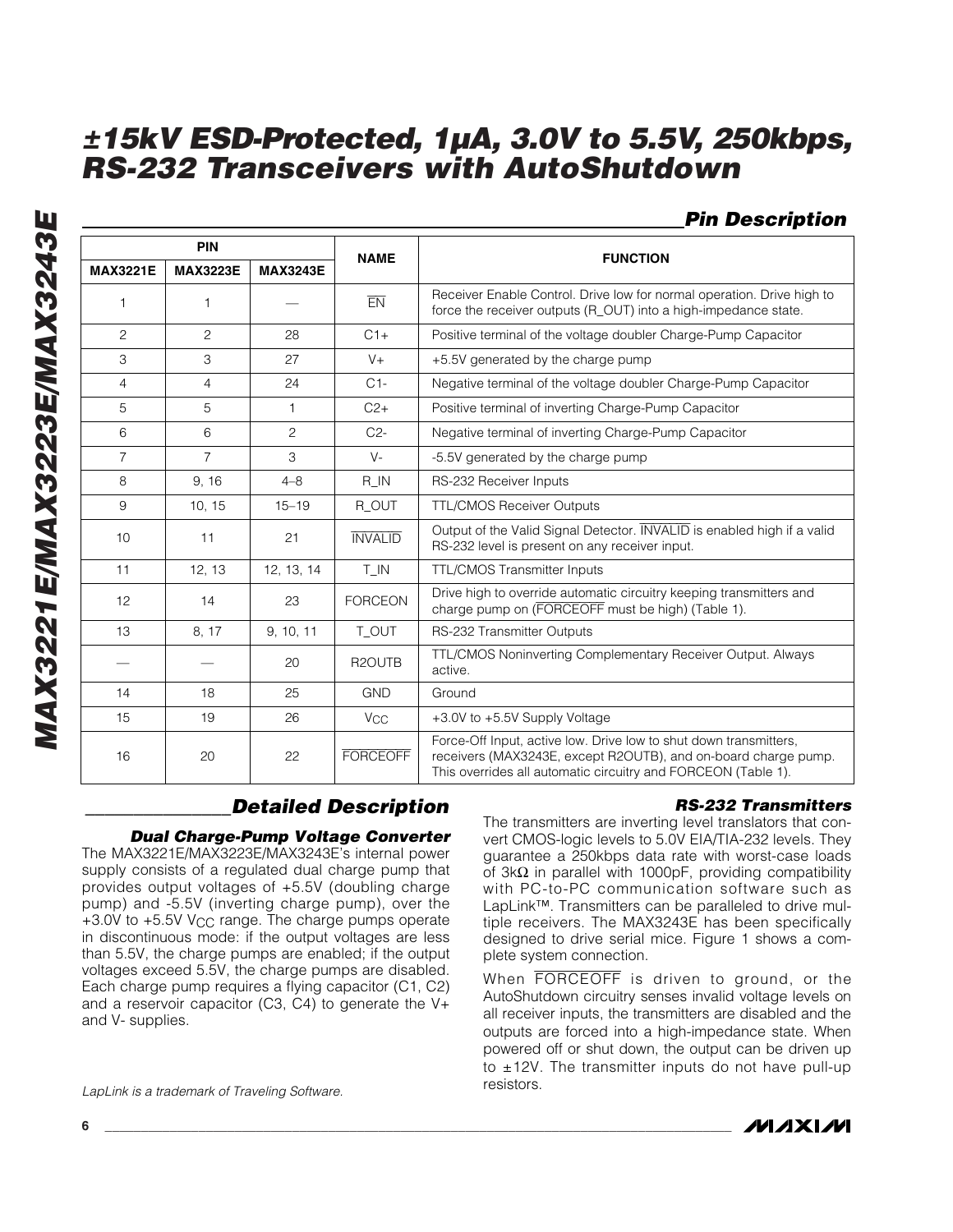

#### *RS-232 Receivers*

The MAX3221E/MAX3223E/MAX3243E's receivers convert RS-232 signals to CMOS-logic output levels. All receivers have inverting three-state outputs and can be active or inactive. In shutdown ( $\overline{\mathsf{FORCEOFF}}$  = low) or in AutoShutdown, the MAX3221E/MAX3223E's receivers are active (Table 1). Drive EN high to place the receiver(s) in a high-impedance state. The MAX3243E's receivers are high-impedance when the part is in shutdown  $(\overline{FORCEOFF}} = \text{low}).$ 

The MAX3243E features an extra, always-active complementary output (R2OUTB). R2OUTB monitors receiver activity while the other receivers are highimpedance. This allows Ring Indicator to be monitored without forward biasing other devices connected to the receiver outputs. This is ideal for systems where  $V_{CC}$ drops to 0 in shutdown to accommodate peripherals such as UARTs (Figure 2).



*Figure 2. The MAX3243E detects RS-232 activity when the UART and interface are shut down.*

# *MAX3221E/MAX3223E/MAX3243E* MAX3221E/MAX3223E/MAX3243E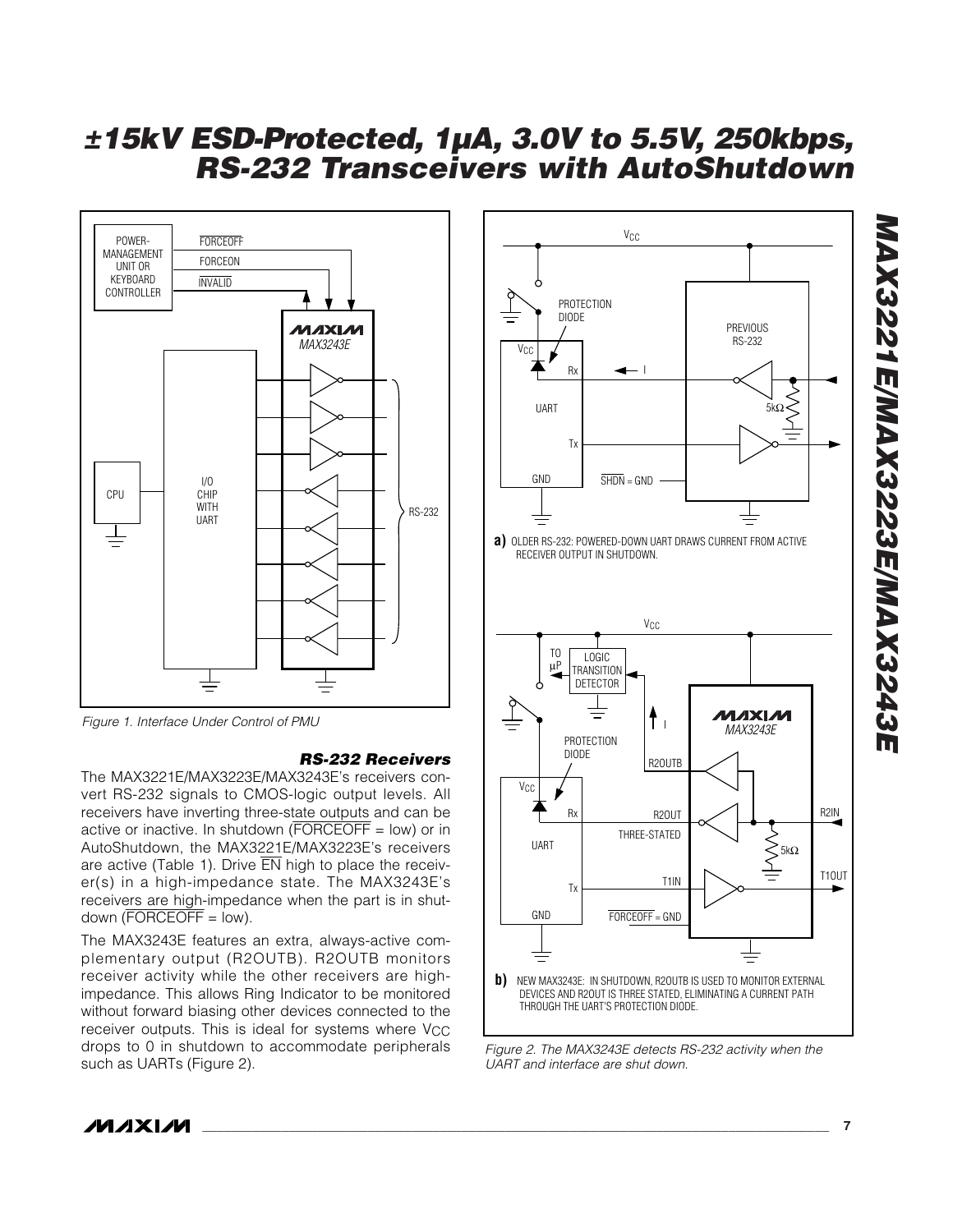| <b>OPERATION</b><br><b>STATUS</b> | <b>FORCEON</b> | <b>FORCEOFF</b> | <b>EN</b><br>(MAX3221E/<br><b>MAX3223E)</b> | <b>VALID</b><br><b>RECEIVER</b><br><b>LEVEL</b> | T OUT  | R OUT<br>(MAX3221E/<br><b>MAX3223E)</b> | R OUT<br>(MAX3243E) | <b>R2OUTB</b><br>(MAX3243E) |
|-----------------------------------|----------------|-----------------|---------------------------------------------|-------------------------------------------------|--------|-----------------------------------------|---------------------|-----------------------------|
| Shutdown                          | X              | $\Omega$        | $\Omega$                                    | X                                               | High-Z | Active                                  | High-Z              | Active                      |
| (Forced Off)                      | X              | $\Omega$        |                                             | X                                               | High-Z | High-Z                                  | High-Z              | Active                      |
| Normal Operation                  |                |                 | $\Omega$                                    | X                                               | Active | Active                                  | Active              | Active                      |
| (Forced On)                       |                |                 |                                             | X                                               | Active | High-Z                                  | Active              | Active                      |
| Normal Operation                  | $\Omega$       |                 | $\Omega$                                    | Yes                                             | Active | Active                                  | Active              | Active                      |
| (AutoShutdown)                    | $\Omega$       |                 |                                             | Yes                                             | Active | High-Z                                  | Active              | Active                      |
| Shutdown                          | $\Omega$       |                 | $\Omega$                                    | <b>No</b>                                       | High-Z | Active                                  | Active              | Active                      |
| (AutoShutdown)                    | $\Omega$       |                 |                                             | <b>No</b>                                       | High-Z | High-Z                                  | Active              | Active                      |

## **Table 1. Output Control Truth Table**

*X = Don't Care*



*Figure 3a. MAX32\_ \_E Entering 1µA Supply Mode via AutoShutdown*

The MAX3221E/MAX3223E/MAX3243E feature an INVALID output that is enabled low when no valid RS-232 signal levels have been detected on all receiver inputs. INVALID is functional in any mode (Figures 3 and 5).

#### *AutoShutdown*

The MAX3221E/MAX3223E/MAX3243E achieve a 1µA supply current with Maxim's new AutoShutdown feature, which operates when FORCEON is low and FORCEOFF is high. When these devices sense no valid signal levels on all receiver inputs for 30µs, the onboard charge pump and drivers are shut off, reducing supply current to 1µA. This occurs if the RS-232 cable is disconnected or the connected peripheral transmitters are turned off. The device turns on again when a valid level is applied to any RS-232 receiver input. As a result, the system saves power without changes to the existing BIOS or operating system.



*Figure 3b. MAX32\_ \_E with Transmitters Enabled Using AutoShutdown*

Table 2 and Figure 3c summarize the MAX3221E/ MAX3223E/MAX3243E operating modes. FORCEON and FORCEOFF override AutoShutdown. When neither control is asserted, the IC selects between these states automatically, based on receiver input levels. Figures 3a, 3b, and 5a depict valid and invalid RS-232 receiver levels. Figure 5 shows the input levels and timing diagram for AutoShutdown operation.

A mouse or other system with AutoShutdown may need time to wake up. Figure 4 shows a circuit that forces the transmitters on for 100ms, allowing enough time for the other system to realize that the MAX3221E/ MAX3223E/ MAX3243E are awake. If the other system transmits valid RS-232 signals within that time, the RS-232 ports on both systems remain enabled.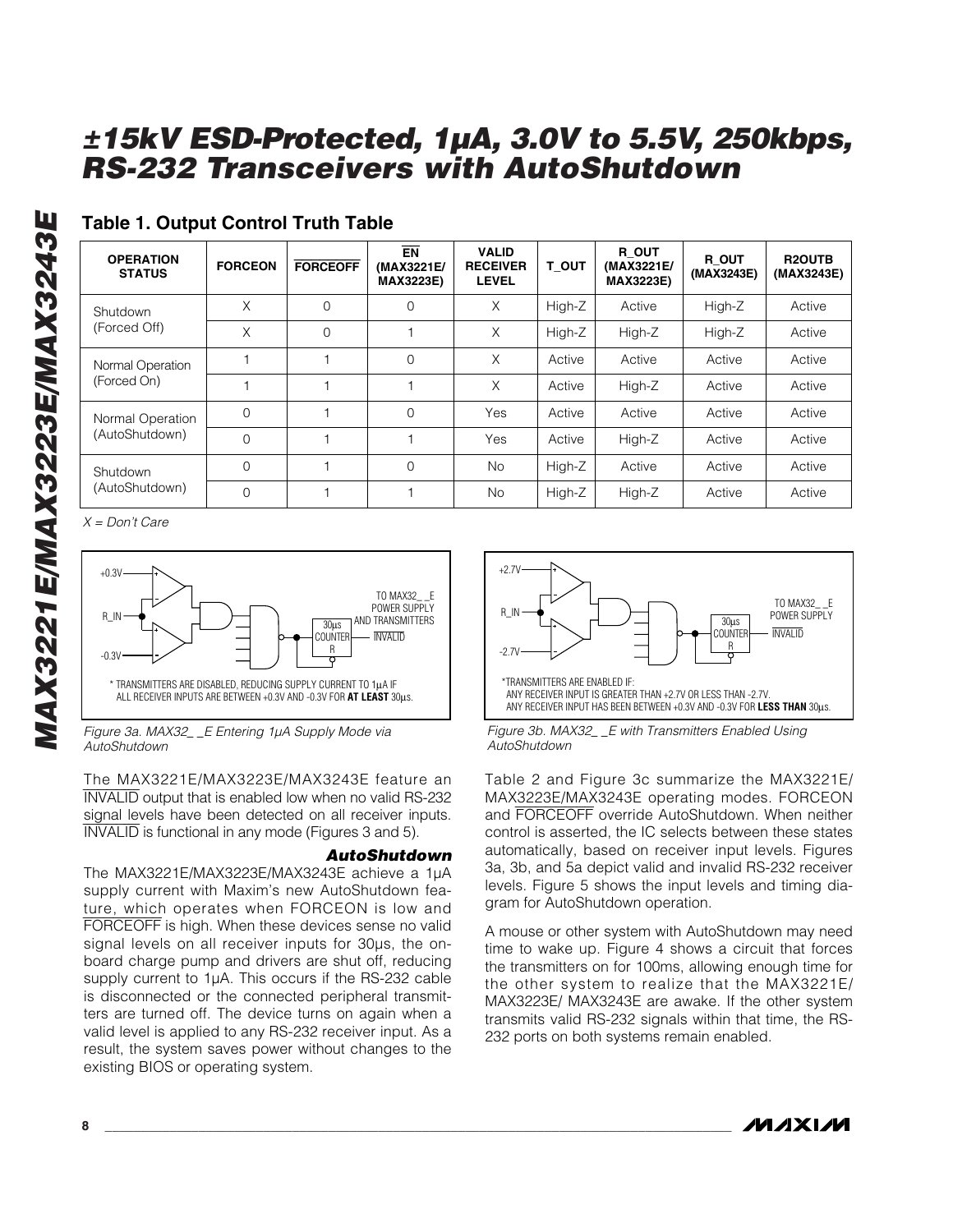



*Figure 4. AutoShutdown with Initial Turn-On to Wake Up a Mouse or Another System*

When shut down, the device's charge pumps are off, V+ is pulled to V<sub>CC</sub>, V- is pulled to ground, and the transmitter outputs are high impedance. The time required to exit shutdown is typically 100µs (Figure 5b).

#### *Software-Controlled Shutdown*

If direct software control is desired, INVALID can be used to indicate DTR or Ring Indicator signal. Connect FORCEOFF and FORCEON together to disable Auto-Shutdown so the line acts like a SHDN input.

#### *±15kV ESD Protection*

As with all Maxim devices, ESD-protection structures are incorporated on all pins to protect against electrostatic discharges encountered during handling and assembly. The driver outputs and receiver inputs of the MAX3221E/MAX3223E/MAX3243E have extra protection against static electricity. Maxim's engineers have developed state-of-the-art structures to protect these pins against ESD of  $\pm$ 15kV without damage. The ESD structures withstand high ESD in all states: normal operation, shutdown, and powered down. After an ESD event, Maxim's E versions keep working without latchup, whereas competing RS-232 products can latch and must be powered down to remove latchup. See Table 4.

## **Table 2.** INVALID **Truth Table**

| <b>RS-232 SIGNAL PRESENT</b><br>AT ANY RECEIVER INPUT | <b>INVALID OUTPUT</b> |
|-------------------------------------------------------|-----------------------|
| Yes                                                   | High                  |
| N٥                                                    | l ow                  |



*Figure 5. AutoShutdown Trip Levels*

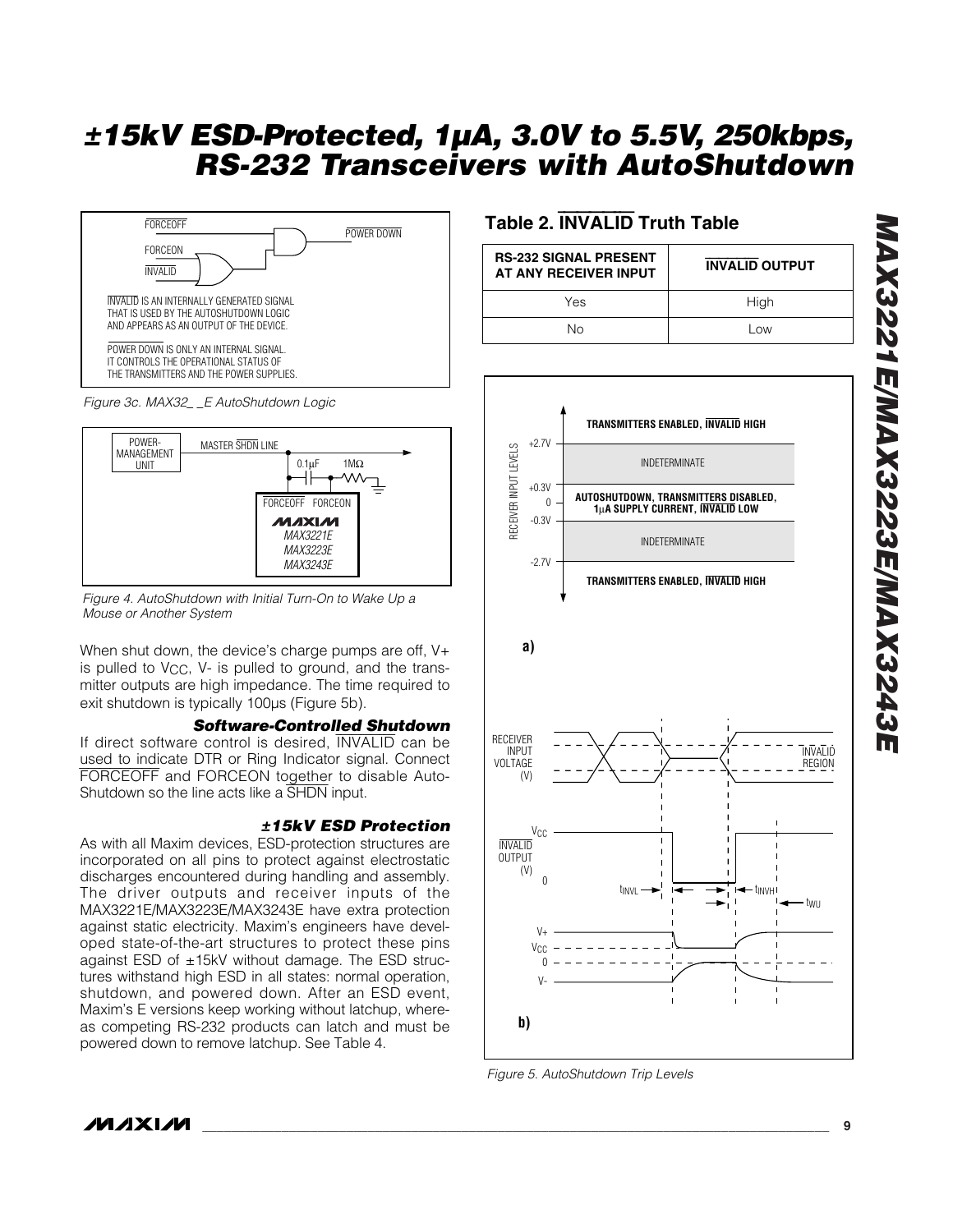

*Figure 6a. Human Body ESD Test Models*



*Figure 6b. Human Body Model Current Waveform*

ESD protection can be tested in various ways; the transmitter outputs and receiver inputs of this product family are characterized for protection to the following limits:

- 1) ±15kV using the Human Body Model
- 2) ±8kV using the Contact Discharge Method specified in IEC1000-4-2
- 3) ±15kV using IEC1000-4-2's Air-Gap Method

#### *ESD Test Conditions*

ESD performance depends on a variety of conditions. Contact Maxim for a reliability report that documents test setup, test methodology, and test results.

#### *Human Body Model*

Figure 6a shows the Human Body Model, and Figure 6b shows the current waveform it generates when discharged into a low impedance. This model consists of a 100pF capacitor charged to the ESD voltage of interest, which is then discharged into the test device through a  $1.5$ kΩ resistor.



*Figure 7a. IEC1000-4-2 ESD Test Model*



*Figure 7b. IEC1000-4-2 ESD Generator Current Waveform*

#### *IEC1000-4-2*

The IEC1000-4-2 standard covers ESD testing and performance of finished equipment; it does not specifically refer to integrated circuits. The MAX3221E/ MAX3223E/MAX3243E help you design equipment that meets Level 4 (the highest level) of IEC1000-4-2, without the need for additional ESD-protection components.

The major difference between tests done using the Human Body Model and IEC1000-4-2 is higher peak current in IEC1000-4-2, because series resistance is lower in the IEC1000-4-2 model. Hence, the ESD withstand voltage measured to IEC1000-4-2 is generally lower than that measured using the Human Body Model. Figure 7a shows the IEEE1000-4-2 model and Figure 7b shows the current waveform for the  $\pm 8kV$ IEC1000-4-2 Level 4 ESD contact-discharge test.

The air-gap test involves approaching the device with a charged probe. The contact-discharge method connects the probe to the device before the probe is energized.

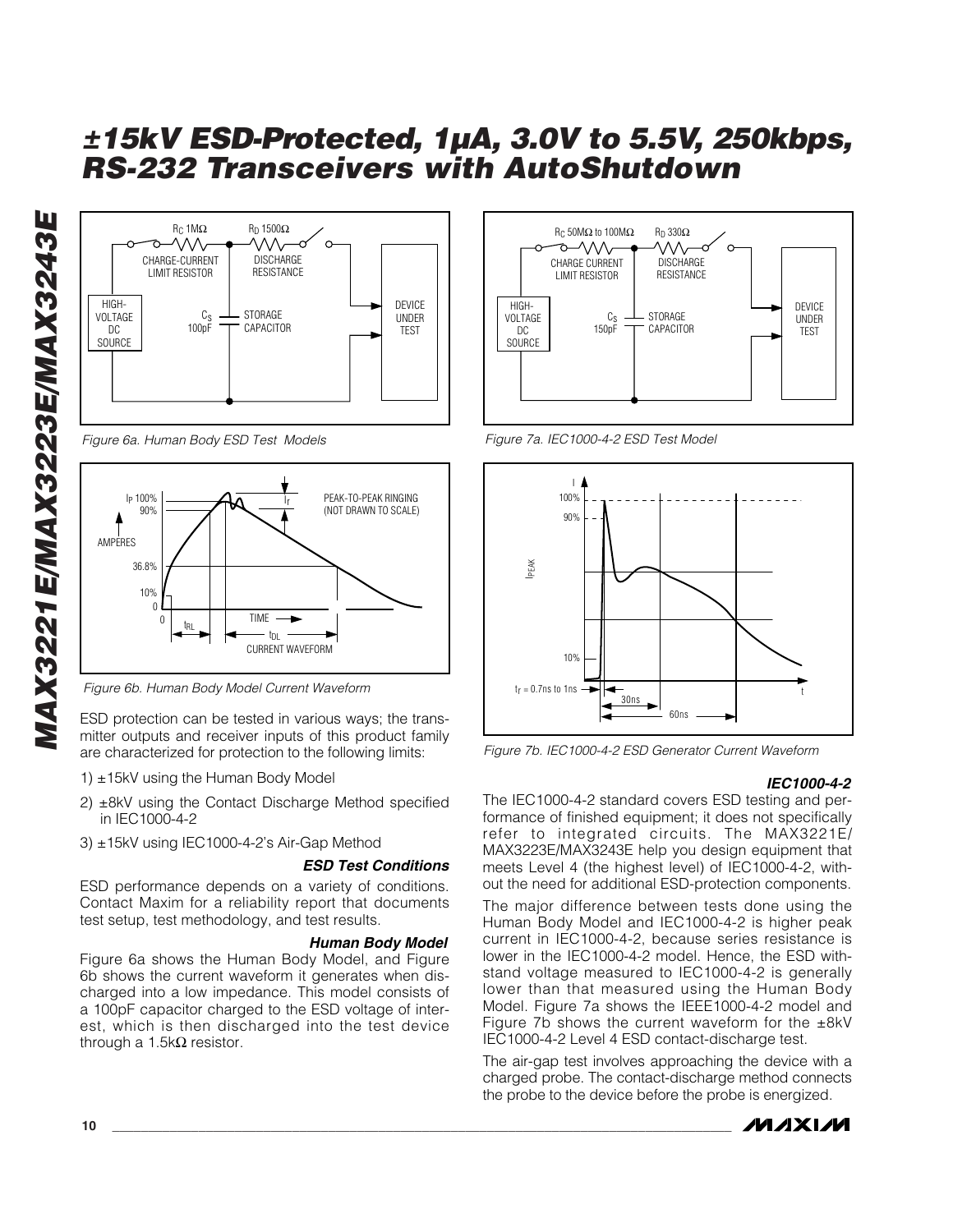#### *Machine Model*

The Machine Model for ESD tests all pins using a 200pF storage capacitor and zero discharge resistance. Its objective is to emulate the stress caused by contact that occurs with handling and assembly during manufacturing. Of course, all pins require this protection during manufacturing, not just RS-232 inputs and outputs. Therefore, after PC board assembly, the Machine Model is less relevant to I/O ports.

#### *\_\_\_\_\_\_\_\_\_\_\_Applications Information Capacitor Selection*

The capacitor type used for C1–C4 is not critical for proper operation; either polarized or nonpolarized capacitors may be used. The charge pump requires 0.1µF capacitors for 3.3V operation. For other supply voltages, refer to Table 3 for required capacitor values. Do not use values smaller than those listed in Table 3. Increasing the capacitor values (e.g., by a factor of 2) reduces ripple on the transmitter outputs and slightly reduces power consumption. C2, C3, and C4 can be increased without changing C1's value. **However, do not increase C1 without also increasing the values of C2, C3, and C4 to maintain the proper ratios (C1 to the other capacitors).**

When using the minimum required capacitor values, make sure the capacitor value does not degrade excessively with temperature. If in doubt, use capacitors with a larger nominal value. The capacitor's equivalent series resistance (ESR) usually rises at low temperatures and influences the amount of ripple on V+ and V-.

#### *Power-Supply Decoupling*

In most circumstances, a  $0.1\mu$ F V<sub>CC</sub> bypass capacitor is adequate. In applications that are sensitive to powersupply noise, use a capacitor of the same value as the charge-pump capacitor C1. Connect bypass capacitors as close to the IC as possible.

#### *Transmitter Outputs when Exiting Shutdown*

Figure 8 shows two transmitter outputs when exiting shut down mode. As they become active, the two transmitter outputs are shown going to opposite RS-232 levels (one transmitter output is high, the other is low). Each transmitter is loaded with  $3k\Omega$  in parallel with 1000pF. The transmitter outputs display no ringing or undesirable transients as they come out of shutdown, and are enabled only when the magnitude of Vexceeds approximately -3V.

#### *High Data Rates*

The MAX3221E/MAX3223E/MAX3243E maintain the RS-232 ±5.0V minimum transmitter output voltage even at

## **Table 3. Required Capacitor Values**

| Vcc<br>(V)  | C1, CBYPASS<br>$(\mu F)$ | C <sub>2</sub> , C <sub>3</sub> , C <sub>4</sub><br>$(\mu F)$ |  |  |  |  |  |  |
|-------------|--------------------------|---------------------------------------------------------------|--|--|--|--|--|--|
| 3.0 to 3.6  | 0.22                     | O 22                                                          |  |  |  |  |  |  |
| 3.15 to 3.6 | ი 1                      | ი 1                                                           |  |  |  |  |  |  |
| 4.5 to 5.5  | 0.047                    | 0.33                                                          |  |  |  |  |  |  |
| 3.0 to 5.5  | በ 22                     |                                                               |  |  |  |  |  |  |



*Figure 8. Transmitter Outputs Exiting Shutdown or Powering Up*

high data rates. Figure 9 shows a transmitter loopback test circuit. Figure 10 shows a loopback test result at 120kbps, and Figure 11 shows the same test at 250kbps. For Figure 10, all three transmitters were driven simultaneously at 120kbps into RS-232 loads in parallel with 1000pF. For Figure 11, a single transmitter was driven at 250kbps, and all three transmitters were loaded with an RS-232 receiver in parallel with 1000pF.

#### *Mouse Driveability (MAX3243E)*

The MAX3243E has been specifically designed to power serial mice while operating from low-voltage power supplies. It has been tested with leading mouse brands such as Logitech and Microsoft. When tested, the MAX3243E successfully drove all serial mice and met their respective current and voltage requirements. The MAX3243E's regulated dual charge pump ensures the transmitters will supply at least ±5V during worst-case conditions. Figure 12a shows the transmitter outputs under increasing load current. The AutoShutdown feature does not work with a mouse, so FORCEOFF and FORCEON should be connected to V<sub>CC</sub>. Figure 12b (on the following page) shows a mouse driver test circuit. To achieve mouse driveability with 1µA supply current when the port is inactive, use parts with the AutoShutdown Plus feature (such as the MAX3244E and MAX3245E).

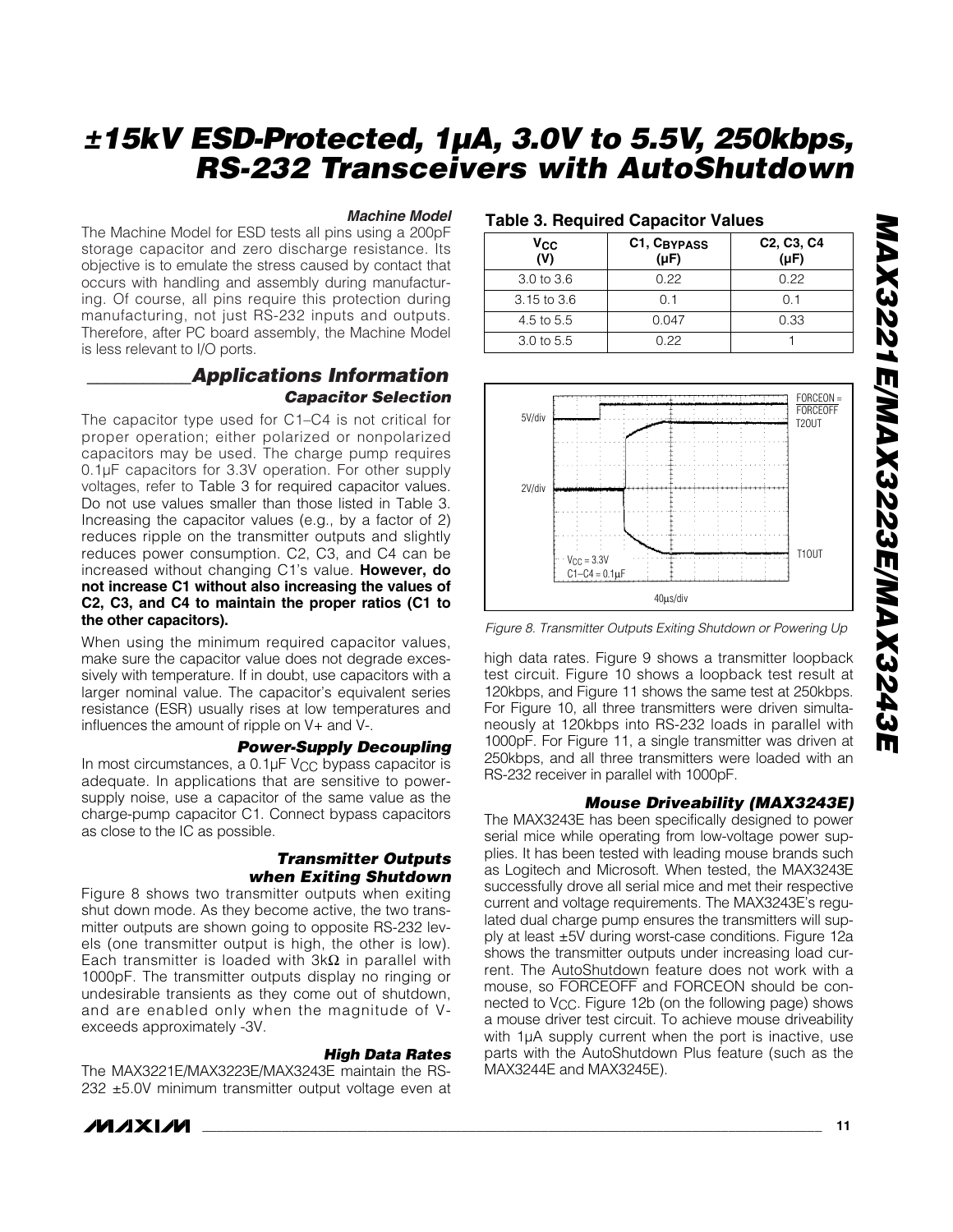**Table 4. ±15kV ESD-Protected, 3.0V to 5.5V Powered RS-232 Transceivers from Maxim**

| <b>PART</b>     | <b>SUPPLY</b><br><b>VOLTAGE</b><br><b>RANGE</b><br>(V) | NO.<br><b>OF</b><br>Tx/Rx | <b>SUPPLY</b><br><b>CURRENT</b><br>$(\mu A)$ | <b>AUTO-</b><br><b>PLUS</b> | <b>AUTO-</b><br><b>ISHUTDOWNISHUTDOWNI</b> | <b>HUMAN</b><br><b>BODY</b><br><b>MODEL</b><br>(kV) | IEC 1000-4-2<br><b>CONTACT</b><br><b>DISCHARGE</b><br>(kV) | IEC 1000-4-2<br><b>AIR-GAP</b><br><b>DISCHARGE</b><br>(kV) | <b>GUARANTEED</b><br><b>DATA RATE</b><br>(kbps) |
|-----------------|--------------------------------------------------------|---------------------------|----------------------------------------------|-----------------------------|--------------------------------------------|-----------------------------------------------------|------------------------------------------------------------|------------------------------------------------------------|-------------------------------------------------|
| <b>MAX3241E</b> | $+3.0$ to $+5.5$                                       | 3/5                       | 300                                          |                             |                                            | ±15                                                 | ±8                                                         | ±15                                                        | 250                                             |
| <b>MAX3243E</b> | $+3.0$ to $+5.5$                                       | 3/5                       |                                              |                             | Yes                                        | ±15                                                 | ±8                                                         | ±15                                                        | 250                                             |
| <b>MAX3244E</b> | $+3.0$ to $+5.5$                                       | 3/5                       |                                              | Yes                         |                                            | ±15                                                 | ±8                                                         | ±15                                                        | 250                                             |
| MAX3245E        | $+3.0$ to $+5.5$                                       | 3/5                       | ٠                                            | Yes                         |                                            | ±15                                                 | ±8                                                         | ±15                                                        | 1Mbps                                           |
| <b>MAX3232E</b> | $+3.0$ to $+5.5$                                       | 2/2                       | 300                                          |                             |                                            | ±15                                                 | ±8                                                         | ±15                                                        | 250                                             |
| MAX3222E        | $+3.0$ to $+5.5$                                       | 2/2                       | 300                                          |                             |                                            | ±15                                                 | ±8                                                         | ±15                                                        | 250                                             |
| MAX3223E        | $+3.0$ to $+5.5$                                       | 2/2                       | н                                            |                             | Yes                                        | ±15                                                 | ±8                                                         | ±15                                                        | 250                                             |
| <b>MAX3224E</b> | $+3.0$ to $+5.5$                                       | 2/2                       |                                              | Yes                         |                                            | ±15                                                 | ±8                                                         | ±15                                                        | 250                                             |
| MAX3225E        | $+3.0$ to $+5.5$                                       | 2/2                       |                                              | Yes                         |                                            | ±15                                                 | ±8                                                         | ±15                                                        | 1Mbps                                           |
| MAX3221E        | $+3.0$ to $+5.5$                                       | 1/1                       |                                              |                             | Yes                                        | ±15                                                 | ±8                                                         | ±15                                                        | 250                                             |
| <b>MAX3226E</b> | $+3.0$ to $+5.5$                                       | 1/1                       |                                              | Yes                         |                                            | ±15                                                 | ±8                                                         | ±15                                                        | 250                                             |
| <b>MAX3227E</b> | $+3.0$ to $+5.5$                                       | 1/1                       |                                              | Yes                         |                                            | ±15                                                 | ±8                                                         | ±15                                                        | 1Mbps                                           |



*Figure 9. Loopback Test Circuit*



*Figure 10. Loopback Test Result at 120kbps*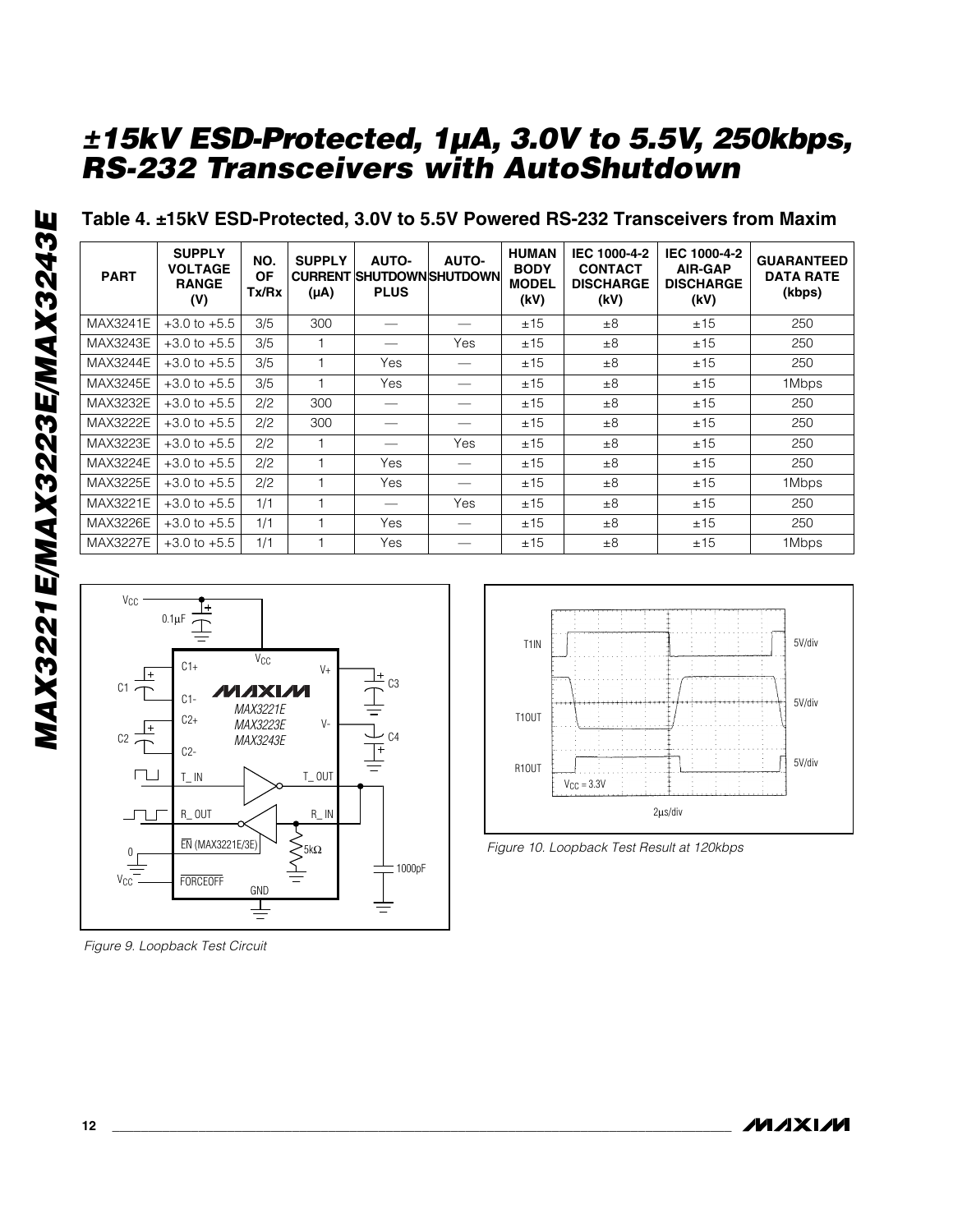

*Figure 11. Loopback Test Result at 250kbps*

### **Table 5. Logic Family Compatibility with Various Supply Voltages**

| <b>SYSTEM</b><br><b>POWER-</b><br><b>SUPPLY</b><br><b>VOLTAGE</b><br>(V) | <b>V<sub>CC</sub> SUPPLY</b><br><b>VOLTAGE</b><br>(V) | <b>COMPATIBILITY</b>                                                                               |
|--------------------------------------------------------------------------|-------------------------------------------------------|----------------------------------------------------------------------------------------------------|
| 3.3                                                                      | 3.3                                                   | Compatible with all CMOS<br>families.                                                              |
| 5                                                                        | 5                                                     | Compatible with all TTL and<br>CMOS-logic families.                                                |
| 5                                                                        | 3.3                                                   | Compatible with ACT and<br>HCT CMOS, and with TTL.<br>Incompatible with AC, HC,<br>or CD4000 CMOS. |



*Figure 12a. Transmitter Output Voltage vs. Load Current per Transmitter*

#### *Interconnection with 3V and 5V Logic*

The MAX3221E/MAX3223E/MAX3243E can directly interface with various 5V logic families, including ACT and xHCT CMOS. See Table 5 for more information on possible combinations of interconnections.

## *\_\_\_\_\_\_\_\_\_\_\_\_\_\_\_\_\_\_\_Chip Information*

MAX3221E TRANSISTOR COUNT: 269 MAX3223E TRANSISTOR COUNT: 339 MAX3243E TRANSISTOR COUNT: 476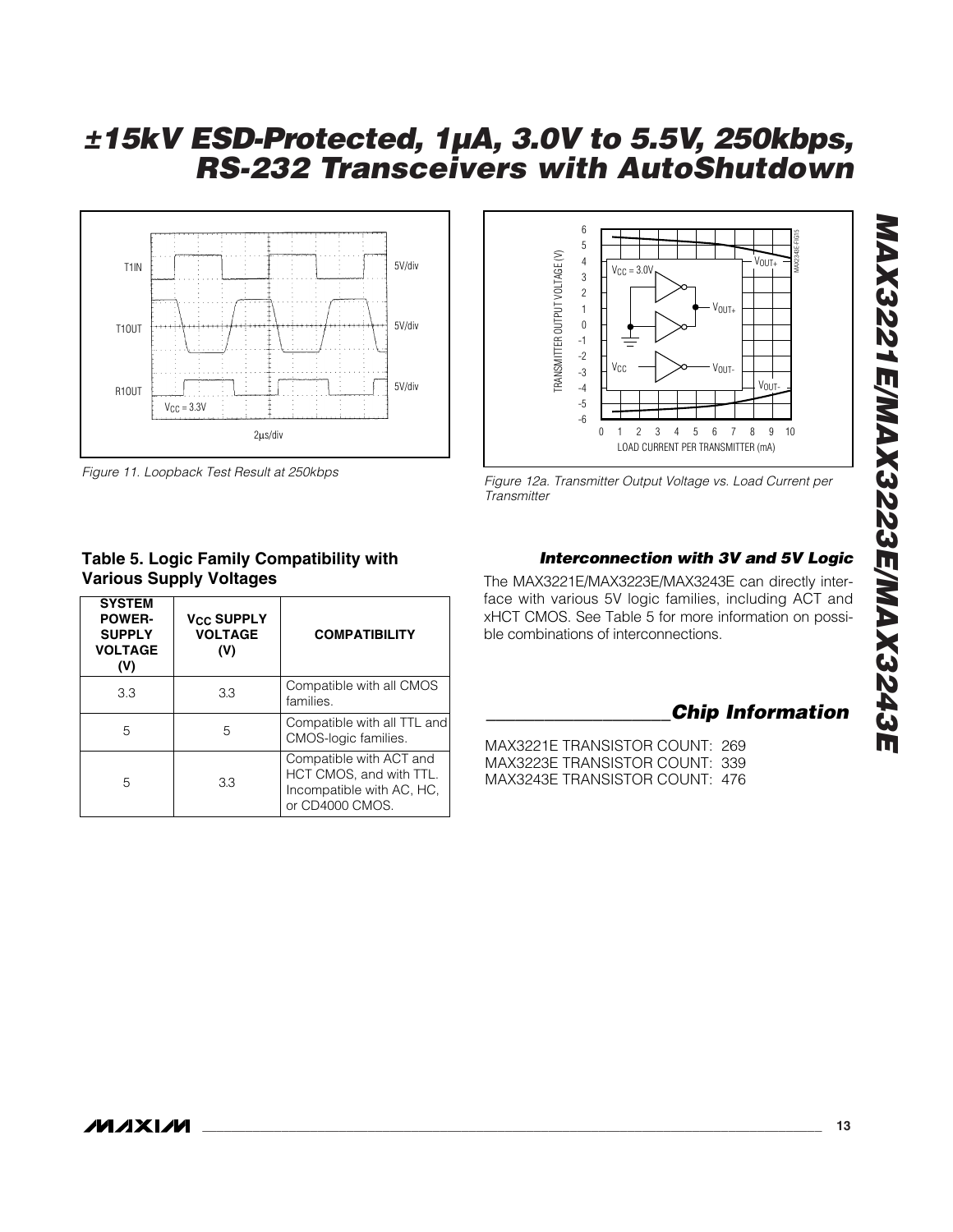

*Figure 12b. Mouse Driver Test Circuit*

MAX3221E/MAX3223E/MAX3243E *MAX3221E/MAX3223E/MAX3243E*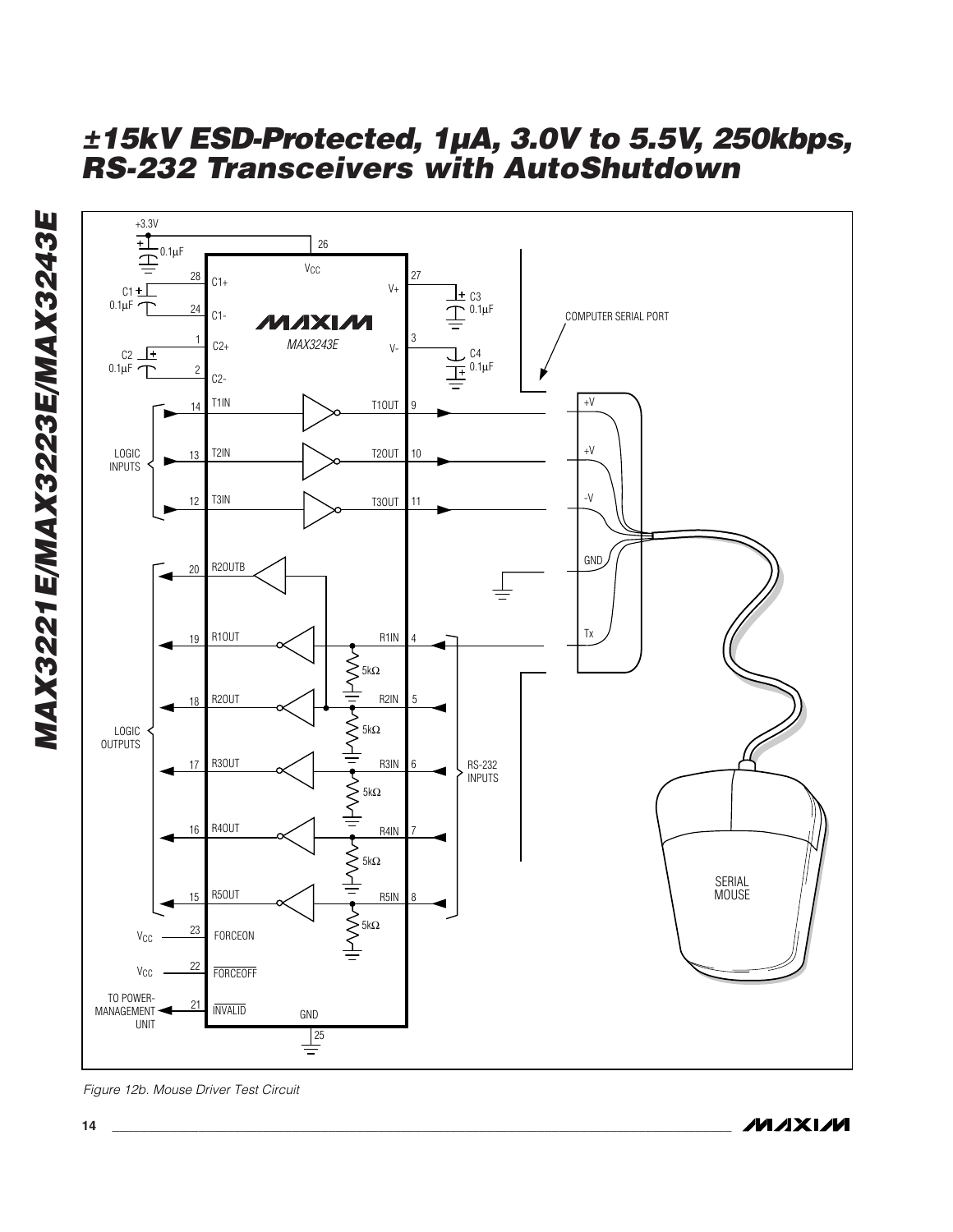

## *Typical Operating Circuits*

**MAXIM** 

*MAX3221E/MAX3223E/MAX3243E*

MAX3221E/MAX3223E/MAX3243E